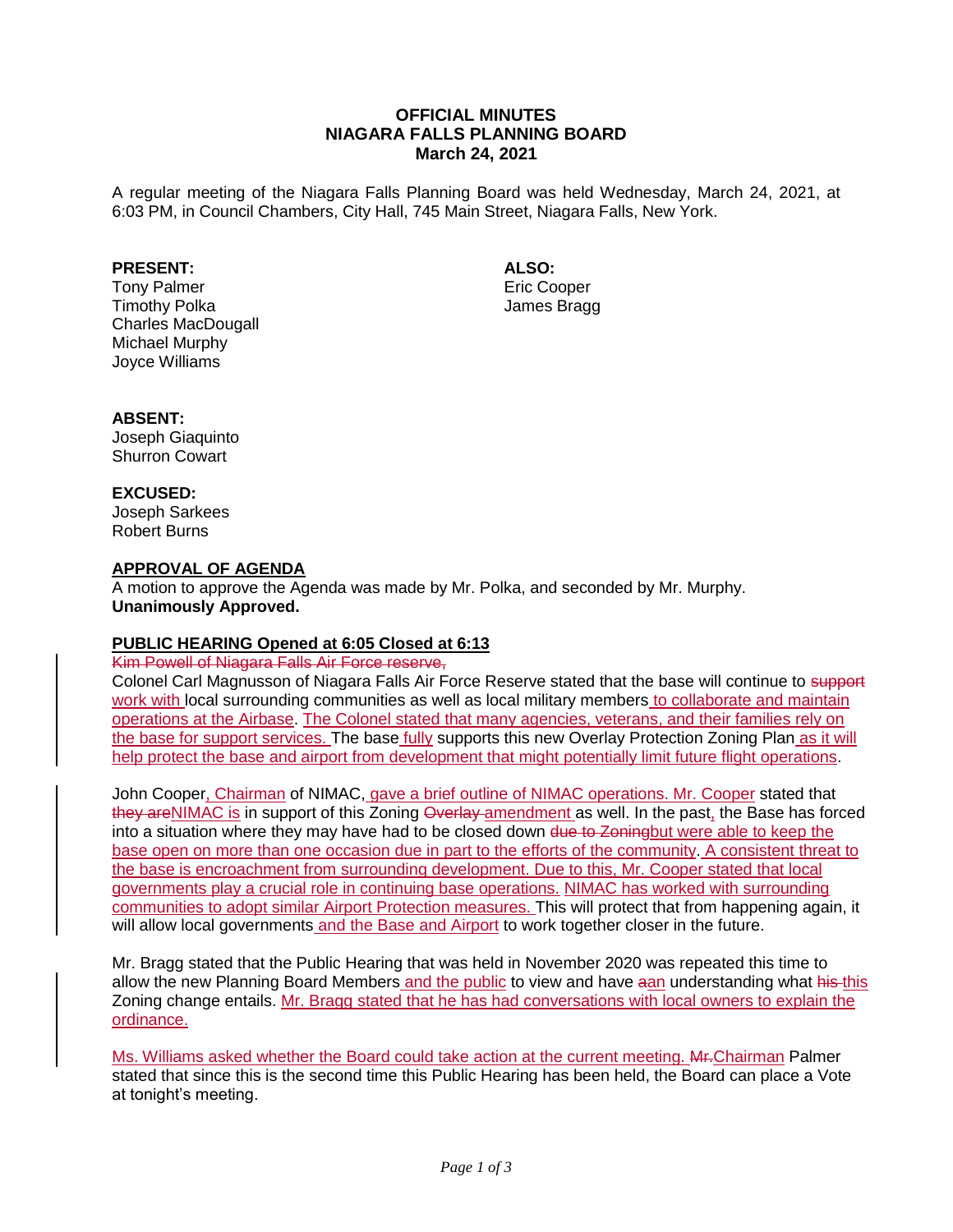### **AGENDA ITEMS:**

#### **1. RECOMMENDTIAON RECOMMENDATION TO CITY COUNCIL: PROPOSED ZONING TEXT AMENDMENT: AITPORT AIRPORT PROTETCION PROTECTION OVERLAY REGULATIONS.**

Motion to Recommend to City Council was made by Mr. Murphy, and seconded by Mr. Polka.

### **POLLED VOTE**

| <b>Approved</b> | <b>Unanimously Approved</b> |
|-----------------|-----------------------------|
| Mr. Palmer      | Yes                         |
| Ms. Williams    | Yes                         |
| Mr. Polka       | Yes                         |
| Mr. Murphy      | Yes                         |
| Mr. MacDougall  | Yes                         |

#### **NEW BUSINESS**

Mr. Bragg stated that a West Rivershore resident is placing aluminum roof canopy over his deck. It does not disturb river views or floodplain and he has obtained letters from the neighbors on either side of his parcel. Owner is asking to bypass the Planning Board and do a Level 1 approval as he was not aware Planning Board Approval was needed. Mr. Palmer stated that as long as it fits into the regulations for a Level 1 that he agrees the Planning Board can be Bypassedbypassed.

Mr. Bragg stated he has meeting with Administrator regarding the planting of trees for Beech Avenue Park, which Mr. Palmer will be involved of as well.

Mr. Murphy asked if someone can please review the Billboard approval and Site Plan for the Como/Airport location as the Site looklooks terrible and conditions do not seem to have been met. Mr. Cooper stated that he would review with Mr. Bragg and Code Enforcement.

Mr. Palmer stated that on April 28<sup>th</sup> from 10 am-12 pm there is a virtual seminar that will be worth 2 credits for membersmembers' continuinged education requirements. Mr. Palmer will email that information to Mr. Bragg to forward to all Board members.

## **OLD BUSINESS**

None

# **COMMUNICATIONS**

None

#### **PLANNING REPORT:**

Mr. Cooper stated he is in process of cleaning up Grants such as the Beech Avenue, Highland Park LaSalle Recreationway, Revitalization, LWRPLocal Waterfront Revitalization Plan Grant, and Commercial Corridor ESD Grant. He will pass information along as he gets it handed to himit becomes available-

Mr. Cooper gave a background of the UBRI Commercial Corridor project. That the goal is to revitalize existing but underutilized commercial areas which can help spur a recovery.